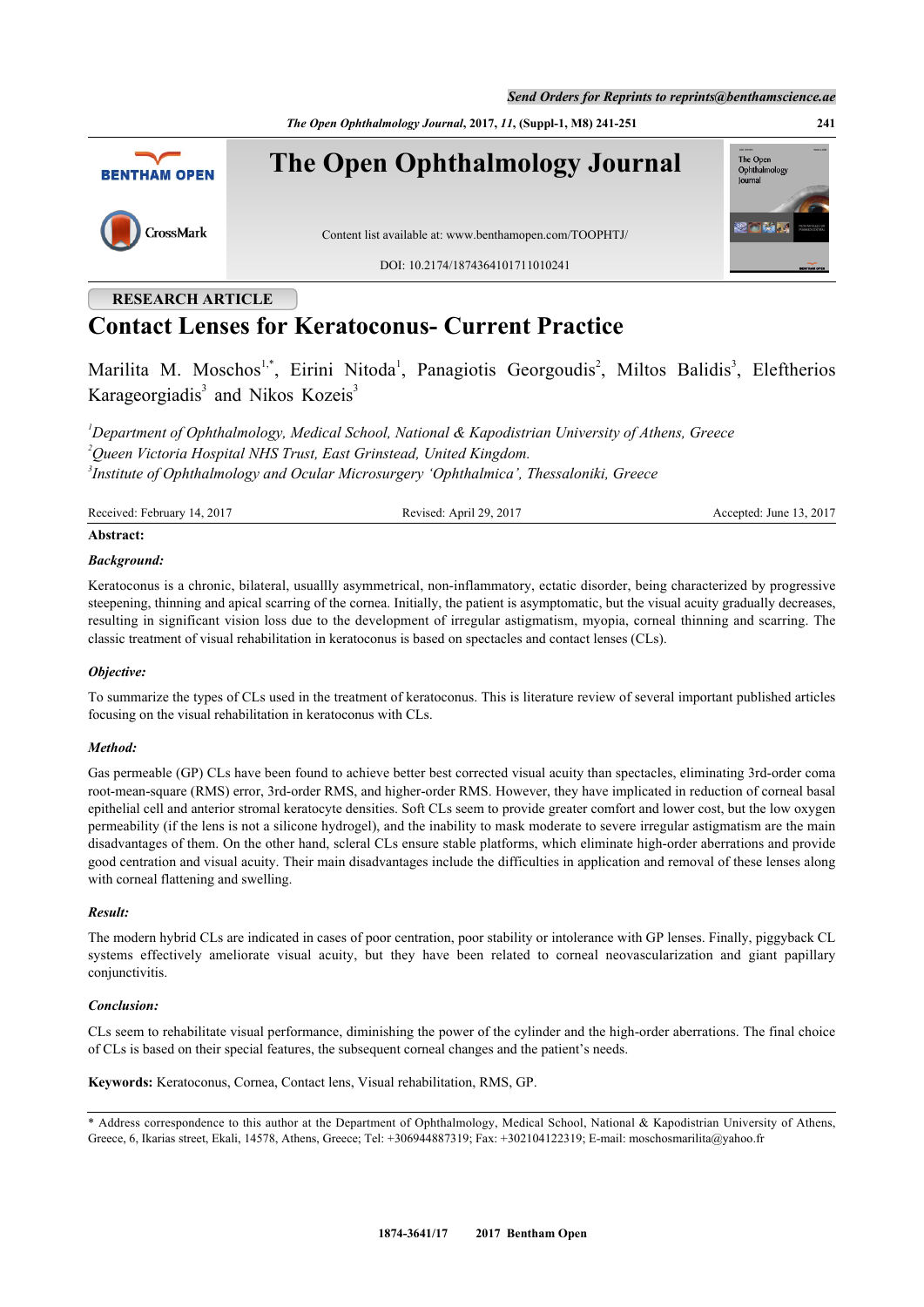# **1. INTRODUCTION**

Keratoconus (KCN) is a chronic, bilateral, usuallly asymmetrical, non-inflammatory, ectatic disorder, being characterized by progressive steepening, thinning and apical scarring of the cornea [[1\]](#page-7-0). Its prevalence was considered to be 1 in every 2000 individuals until the development of corneal topography devices, which raised the number to 54, 1190, 2300, 3.3 and 20 per 100,000 in the USA, France, India, Iran (Tehran) and Middle East, respectively [[1](#page-7-0) - [3\]](#page-7-1). Structural abnormalities in the corneal epithelium, Bowman's layer and mainly stromal collagen along with altered tear components are responsible for its clinical features. The latter include declined focusing at all distances due to progressive myopia and irregular astigmatism, increased corneal high order aberrations (mainly coma) affecting primarily visual quality, inducing haloes and image distortions. These visual disorders may have major impact on the quality of life[[1](#page-7-0), [2](#page-7-2)]. Keratometric, retinoscopic or slit lamp findings are important diagnostic tools for clinical keratoconus, while the subclinical type exhibits only mild topographic changes [[1\]](#page-7-0).

#### **1.1. Pathogenesis of Keratoconus**

Biomechanics, enzymology, proteomics, and molecular genetics are implicated in the pathogenesis of keratoconus. Altered expression of extracellular matrix proteoglycans, such as decorin, lumican, biglycan and keratocan, and proteins, along with decreased stromal collagen content are the basic structural changes observed in keratoconus [\[4,](#page-7-3) [5\]](#page-7-4). The changes in extracellular components result in the distortion of collagen fibers and lamellae, eliminating corneal strength and transparency [\[4](#page-7-3), [5](#page-7-4)]. Additionally, alteration in cell junctions are associated with decreased levels of transforming growth factor beta (TGF-β) [\[5](#page-7-4)]. Accumulation of proteolytic enzymes, including cathepsin-B, -G, -V/L2 and lysosomal enzymes is implicated in degradation of collagen and cell death [[5\]](#page-7-4). Furthermore, cathepsins regulate cell apoptosis and mitochondria function, contributing to oxidative stress. Increased mtDNA content in patients with keratoconus may indicate mitochondrial respiratory chain defects[[6](#page-7-5)]. An imbalance between matrix metalloproteinases-2 (MMPs-2) and their tissue inhibitors (TIMPs), which exhibits anti-apoptotic properties, has also been related to corneal thinning. The expression of MMPs and cell apoptosis are impaired by the high levels of interleukins, which are released by eye rubbing and chronic contact lenses wearing. High levels of transforming growth factor (TGF-β1), and dual-specificity phosphates 1 (DUSP1) messenger ribonucleic acid (mRNA) have also been measured in eyes with keratoconus [\[7](#page-7-6)].

Although keratoconus is usually sporadic, a genetic predisposition with increased incidence in familial and monozygotic twins has been described [[4](#page-7-3), [8](#page-7-7)]. The modes of keratoconus inheritance are dominant and recessive, but in autosomal dominant inheritance, the disease shows incomplete penetrance with variable phenotype [\[8](#page-7-7)]. Moreover, it has been related to systemic and ocular conditions, including Leber congenital amaurosis, anterior polar cataract, Down syndrome(10–300-fold higher prevalence) and Ehlers Danlos syndrome [[4\]](#page-7-3). VSX1 (Visual system homeobox 1), TIMP3, TGFBI, ZEB1, filaggrin (*FLG*) and several collagen genes, such as COL4A3, COL4A4 AND COL5A1, have been associated with keratoconus, while the distinct potential loci, which have been described, include 3p14-q13, 5q21, 5q32 and 14q11. Furthermore, LOX, FOXO1, FNDC3B, RXRA-COL5A1, MPDZ-NF1B, COL5A1 and ZNF469 are single-nucleotide polymorphisms (SNPs), exhibiting high risk of keratoconus [[4,](#page-7-3) [5,](#page-7-4) [8\]](#page-7-7).

Environmental factors, including eye rubbing, atopy, and sun (UV) exposure have been implicated in pathogenesis of keratoconus [\[9](#page-7-8)]. Moreover, a positive familial history and the parental education and socioeconomic status seem to impair the development of the disease. Keratoconus exhibits different distribution, depending on geographic location and race. Asians (Indians, Bangladeshi, and Pakistani) living in the English Midlands have an incidence of the disease 4.4 times higher than in whites. Moreover, Northern Europe, Japan and the Urals have low prevalence, as well as northern USA. On the other hand, it is relatively high in the countries of Middle East, India and China. Finally, the age seems to affect the development of keratoconus; the mean diagnostic age ranges from 20.0 years  $(\pm 6.4)$  to 24.05, whereas it seldom appears after the age of 45 years [[9\]](#page-7-8).

#### **1.2. Clinical Features and Diagnosis**

Keratoconus is a progressive condition which usually stabilizes by the fourth to fifth decade of life [[9\]](#page-7-8). Initially, the patient is asymptomatic, but the visual acuity gradually decreases, resulting in significant vision loss due to the development of irregular astigmatism, myopia, corneal thinning and scarring. Although the disease develops unilateral, the majority of patients eventually develop bilateral keratoconus [\[9](#page-7-8)]. The early *signs* of keratoconus include Fleischer's ring, which is a partial or complete circle of iron deposition in the epithelium surrounding the base of the cone and Vogt's striae, fine vertical lines produced by compression of Descemet's membrane. Oil droplet reflex can be seen with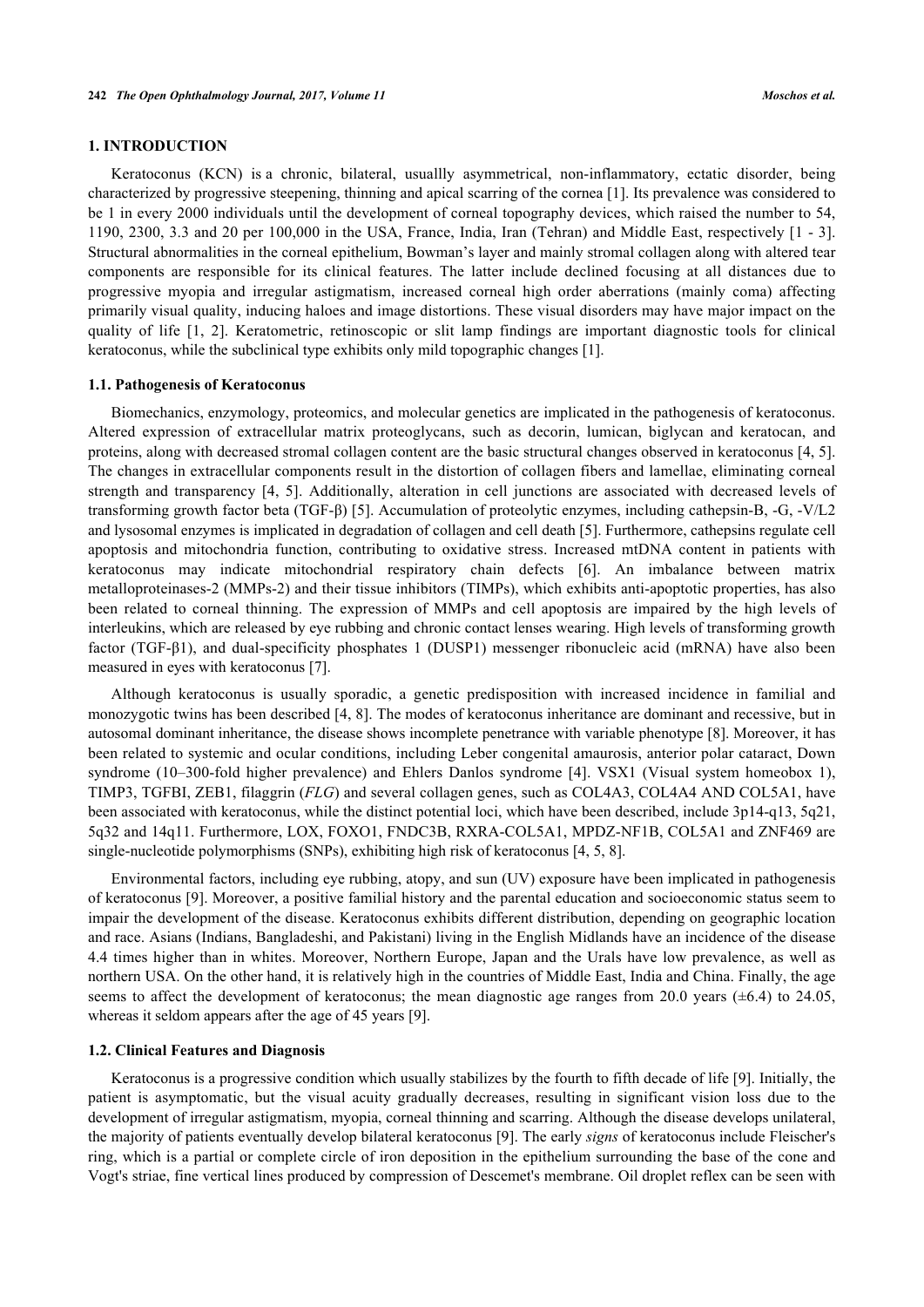direct ophthalmoscope, while retinoscopy reveals an irregular scissor reflex. As the disease progresses, a Munson's sign appears, being characterized by a V-shaped deformation of the lower lid, when the patient looks downwards [\[10\]](#page-7-9). Rizzuti's sign is another feature of disease progression and it represents a bright reflection of the nasal area of the limbus [[11\]](#page-7-10). Less common are breaks in Descemet's membrane, resulting in hydrops, which are described by stromal edema, vision loss, and associated pain [[10\]](#page-7-9).Corneal scarring is a common sign of wearing contact lenses [[12\]](#page-7-11).

The basic diagnostic examinations for keratoconus include placido disk–based corneal topography, Orbscan I (Bausch & Lomb, Rochester, New York, USA) and II slit topography, Pentacam (Oculus, Wetzlar, Germany) Scheimpflug imaging, wavefront aberrometers and spectral domain optical coherence tomography (SD-OCT). On the other hand, confocal microscopy, Ocular Response Analyzer (ORA, Reichert Inc., Depew, New York, USA) and Fourier Transform Infrared (FTIR) spectroscopy are more advanced diagnostic devices, not specific for keratoconus and still under investigation. The Placido videokeratography map of keratoconus displays a zone of increased corneal power surrounded by zones of decreasing corneal power, inferior-superior asymmetry in corneal power and skewing of the steepest radial axes above and below the horizontal meridian [[13\]](#page-7-12). Although this is a highly sensitive and specific diagnostic tool, it only evaluates the anterior surface of the cornea.

The anterior and posterior corneal elevation as measured by Orbscan II could be useful in differentiating clinical and possible subclinical keratoconus from normal eyes[[14](#page-7-13)]. Jafarinasab et al. estimated the mean posterior corneal elevation to be  $106.80 \pm 43.98$  μm,  $36.60 \pm 22.80$  μm and  $25.00 \pm 9.15$  μm in clinical and subclinical keratoconus and in normal eyes, respectively.  $49.35 \pm 21.60$  µm,  $15.07 \pm 7.48$  µm and  $11.05 \pm 4.03$  µm were the values of mean anterior corneal elevation μm in clinical and subclinical keratoconus and in normal eyes, respectively [\[14\]](#page-7-13). A cutoff point of  $\geq$ 51 μm was highly sensitive (89.23%) and specific (98.58%) for posterior corneal elevation and a cutoff point of  $\geq$  19 μm was highly sensitive (93.85%) and specific (97.16%) for anterior corneal elevation to differentiate clinical keratoconus from normal subjects [\[14](#page-7-13)].

The Scheimpflug imaging used by Pentacam provides a combination of corneal refractive (keratometric), topometric, tomographic, and pachymetric data. It can evaluate the indices of surface variance (measure of corneal surface irregularity), vertical asymmetry (value of curvature symmetry), height asymmetry (the difference between superior and inferior height values), height decent ration (the value of the decent ration of elevation data in the vertical direction), minimum radius of curvature (measurement of the smallest radius of sagittal corneal curvature), keratoconus index (the ratio between mean radius values in the upper and lower segment) and central keratoconus index, as well [\[15](#page-7-14)]. Kanellopoulos et Asimellis supported that these indices of surface variance and of height asymmetry are more sensitive and specific tools to see visual acuity in early diagnosis and for evaluation of progressive keratoconus [\[15](#page-7-14)].

The ORA have been used to calculate corneal hysteresis (CH) and corneal resistance factor (CRF), which represent two biomechanical corneal parameters. Both parameters are considered reliable to differentiate normal from keratoconic eyes[[16\]](#page-7-15). Recently, the keratoconus match index (KMI) - which is the outcome of seven waveform scores and represents the similarity of the waveform of the examined eye against the same average waveform scores of the keratoconus eyes in the machine's database-, and the keratoconus match probability (KMP) - which attempts to quantify the probability that a certain eye is actually normal, suspect or keratoconic- estimated by ORA [[17](#page-7-16)]. Labiris et al. estimated that KMI exhibited an overall predictive accuracy of 97.7%, with a sensitivity of 91.18% and specificity of 94.34%. The cut-off point, below which corneas are probably ectatic, was defined as 0.512. Furthermore, they associated the stages 2-3, 3 and 3-4 of Amsler-Krumeich classification with KMP mild, moderate and severe classification, respectively[[17\]](#page-7-16).

The OCT pachymetric measurements are accurate and highly repeatable [\[18](#page-7-17), [19](#page-8-0)]. OCT can overcome limitations of topography resulting from corneal irregularity and tear film break up. Moreover, pachymetric measurements are considered to be more repeatable than those obtained with Scheimpflug imaging in keratoconic eyes[[20](#page-8-1)]. The correlation of OCT-derived epithelial mapping with established Scheimpflug-derived asymmetry topometric indices reveals the OCT reliability in early and advancing keratoconus diagnosis [[21\]](#page-8-2).

#### **1.3. Treatment of Keratoconus**

Although the classic treatment of visual rehabilitation in keratoconus is based on spectacles and contact lenses, the modern surgical techniques include intraocular lenses, collagen cross-linking (CXL), intrastromal implants, microwave remodeling, and anterior lamellar keratoplasty. Collagen cross-linking was clinically introduced in 2003 to delay cone progression, based on photochemical reactions of UVA radiation, riboflavin and oxygen [\[22\]](#page-8-3). Until today, it is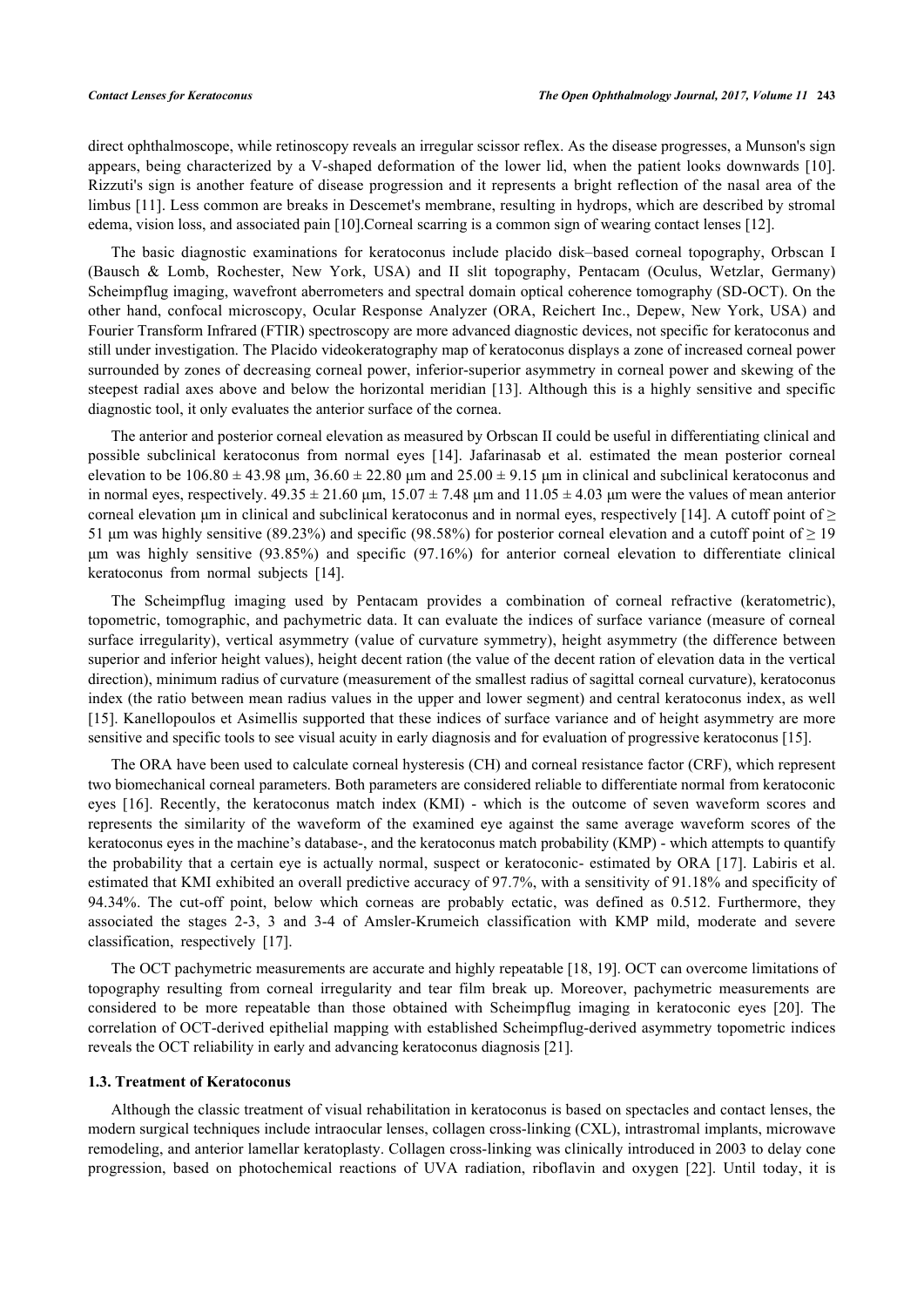considered the basic surgical technique to slow keratoconus, changing the steepening of the topographic K-readings in keratoconus patients [\[23](#page-8-4)]. The biomechanical modifications achieved with collagen cross-linking are usually accompanied by improvement in visual acuity and spherical equivalent both in younger and individuals over 35 years old [[24,](#page-8-5) [25](#page-8-6)]. However, haze, bacterial keratitis, corneal melting and band keratopathy are referred as complications of cross-linking and they are estimated to range between 2.6% and 3.9% [\[23](#page-8-4), [25](#page-8-6)].

Intrastromal corneal ring segments (ICRS) are an alternative treatment for keratoconus in patients with clear corneas and contact lens intolerance [\[26](#page-8-7) - [28](#page-8-8)]. The technically demanding manual construction of the intrastromal tunnel for ring implantation was related to complications, including epithelial defects, melting and perforation [[26,](#page-8-7) [27](#page-8-9)]. The latter explain the attempt to replace the manual technique of tunnel construction by the femtosecond assisted. Ferenczy et al noted that ICRS implanted using femtosecond laser is a safe method to decrease curvature of the cone apex in the topographical analysis, and as well as corrected diopters postoperatively [[29\]](#page-8-10).

Penetrating keratoplasty (PK) has been considered as the definitive procedure for the treatment of keratoconus over the past few decades, being accompanied by the risk of allograft endothelial rejection and subsequent risk of graft failure. On the other hand, deep anterior lamellar keratoplasty (DALK) eliminates this risk, involving the removal of anterior diseased cornea and leaving the deeper tissue intact. Femtosecond laser-assisted deep anterior lamellar keratoplasty has been proposed as better surgical option for visual rehabilitation in patients with keratoconus [\[30\]](#page-8-11). However, the subsequent final refractive errors and higher-order aberrations may severely affect the visual outcome, even if the surgery is successful [\[31\]](#page-8-12). Epikeratoplasty seems to stabilize astigmatism in patients with keratoconus, suffering from intolerance of contact lens, irrespective of astigmatism and corneal thickness[[32](#page-8-13)]. Post-operative complications such as, persistent epithelial defect (PED), severe anterior segment inflammation during early postoperative period, graft melting and interface haze during the intermediate post-operative period, hypoesthesia, peripheral corneal ulcer and posterior sub-capsular cataract during the late post-operative period, have been reported [\[33](#page-8-14) - [39](#page-8-15)]. The genes implicated in the pathogenesis of keratoconus open up perspectives for the application of gene therapy in the treatment of the disease [[40\]](#page-9-0).

## **2. CONTACT LENSES IN KERATOCONUS**

# **2.1. Fitting and Optical Principles of Contact Lenses in Keratoconus**

#### *2.1.1. General Fitting Considerations*

Keratoconus correction aims to create homogeneous optics in the whole optical system of the eye, free from aberrations of low and high order. Furthermore, the lens choice should be such as, according to the level of ectasia, the keratoconic cornea, to maintain the increased necessities of physiology, keeping in consideration that these patients would ideally use the lenses for long wearing times [\[41](#page-9-1), [42](#page-9-2)].

Ectatic cornea has decreased tensile properties and reduced thickness as a result of structural alterations at the molecular level of collagen fiber interconnection. It is also a well-known correlation between eye rubbing and acceleration of ectasia. Therefore lenses that are fitted in keratoconic eyes should be in minimum contact with the surface, without applying pressure, because the presence of pressure in conjunction with any rubbing effect could further deteriorate the ectasia or create localized nebulae.

In more advanced cases, the cellular layers, are reduced numerically, adding one more factor of fragility and thus increased need of preserving normal corneal physiology.

Limbus has its importance when contact lens fitting is concerned. The presence of stem cells has an essential role in the corneal physiology and regeneration. Therefore the contact with the limbal area has been minimal, or even absent without rubbing with hard or high modulus hydrophilic materials.

The palpebral conjunctiva is in continuous contact with the lenses in a dynamic manner, between millions of blinks. Therefore contact lens surface has to be well polished, minimizing the interaction between the conjunctiva papillae and the surface or edge of the lens. In the opposite case, the giant papillary conjunctivitis may occur, due to mechanical friction and foreign body material interaction.

# **2.2. Soft Toric or Spherical Lenses** *(Fitting Aspects)*

Regardless of mass production or made to order manufacturing procedure, the material is preferred to have high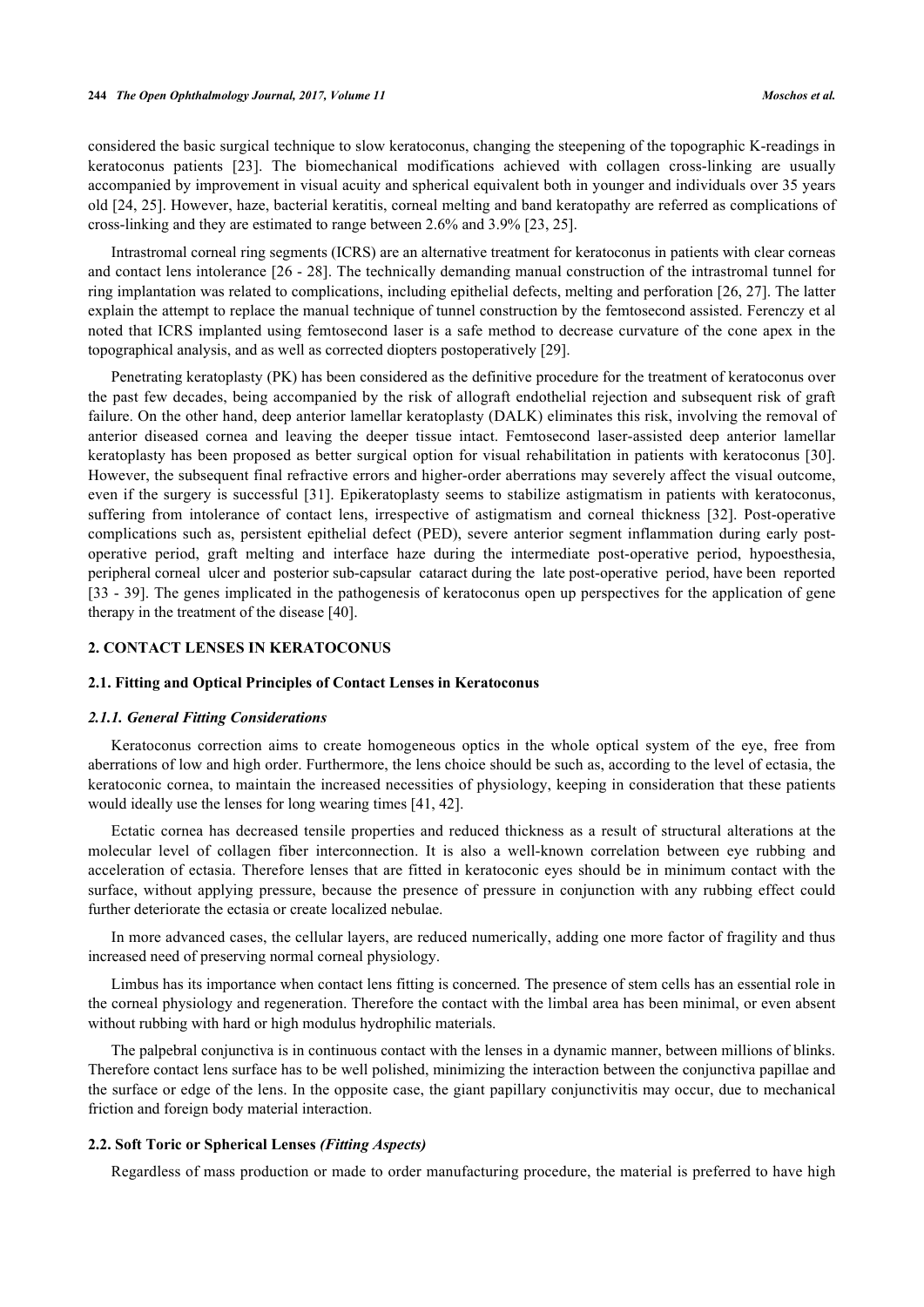oxygen permeability. The material modulus, important factor in order to assure gentle contact with the corneal and conjunctiva, has to be lower than 0.60MPa. The fit has to be centered with a normal movement of 0.50 mm following blinking.

Spherical or toric lenses, are ideal in cases where optical correction with spectacles, achieves visual acuity of 1.0, free from double images or increased image shadows.

#### **2.3. Soft Lenses for Keratoconus or Irregular Cornea** *(Fitting Aspects)*

The lenses designed for Ectatic corneas, have increased thickness in optical zone. This varies between 300 to 700 microns. Furthermore, most of the designs incorporate tonic correction and some form of axis stabilization, prismatic or prismodynamic. Therefore in certain areas the lenses are thicker because of the stabilization system [\[43](#page-9-3), [44](#page-9-4)].

The presence of increased thickness brings the need of materials with high oxygen permeability. Material of Dk more than 80 is preferred. On the other hand, the material modulus has to be the lowest possible, thus below 0.60MPa, because an increased volume lens could become more stressing to the ocular tissues involved.

The combination of the above lens characteristics brings the need of more precise fitting parameters. The base or peripheral curves or the lens diameter are chosen according to the general rules and tests valid for all soft contact lenses [\[44](#page-9-4)].

#### **2.4. Corneal Rigid Gas Permeable Lenses (RGP)** *(Fitting Aspects)*

The corneal RGP lenses are probably the most used globally for the keratoconus cases, for two reasons. They offer a stable optical surface, correcting the optical aberrations through the tear film between the lens and the cornea. Additionally, their manufacturing method is relatively undemanding. They can be produced even with manual lathing technology for the simpler designs. Furthermore, the superb gas permeable materials, offer an excellent option, for more than fifty years, in contact lens technology. They are a reliable alternative even in complex ocular surfaces, when modern CNC technology was not available. An important safety characteristic is that the lens user has to respect the lens or eye physiology limit. Careless handling could lead to irritation which provokes symptoms and the user is obliged to limit the lens wearing schedule.

Historically, the corneal RGP lenses were fitted applying some pressure on the cone area, offering a better high contrast visual acuity and suggesting that mild pressure could contribute to sustain corneal shape. Based on newer physiological data through OCT imaging [[45\]](#page-9-5), it is not allowed to fit lenses on keratoconus, applying pressure on the cone, but distributing the eye lens contact to a larger area, permitting tears passing under the lens after each blink. In conjunction with high permeable material of Dk 100 or more, corneal physiology can remain intact.

The palpebral conjunctiva is the tissue that needs extra attention, because depending on the edge design and parameters of lens, could present an increased interaction. Therefore, the optimal edge design is to lift away from the cornea to allow tear passage and at the same time be kept close enough to the surface to avoid mechanical irritation to the mucosal tissue [[46,](#page-9-6) [47\]](#page-9-7).

As far as the limbal area is concerned, in most of the cases, corneal RGP lenses are fitted, limbal area is free from any lens interaction.

# **2.5. Hybrid Lenses with Central RGP and Soft Peripheral Skirt** *(Fitting Aspects)*

Hybrid lenses are used in the last decades and have gained preference for their optical correction properties, since they function as RGP lenses but as well as for their initial comfort because of the soft peripheral part [\[48](#page-9-8)].

According to their fitting design, the lenses ideally distribute the contact with the tissue evenly, between cornea and conjunctiva or are supported to the peripheral cornea and conjunctiva only. In the latest case the material modulus should be as low as possible in order to respect the corneal and conjunctiva. Because of the soft skirt of the lens, which will dehydrate at a certain level, often a suction effect is present, minimizing any tear circulation that might present during insertion [\[49](#page-9-9)].

# **2.6. Scleral Lenses** *(Fitting Aspects)*

Scleral lenses are historically the oldest type of lens existing, since middle 1800. At that time, lenses were produced in glass and later in PMMA. The material options were the main reason for their diminished use, blocking any oxygen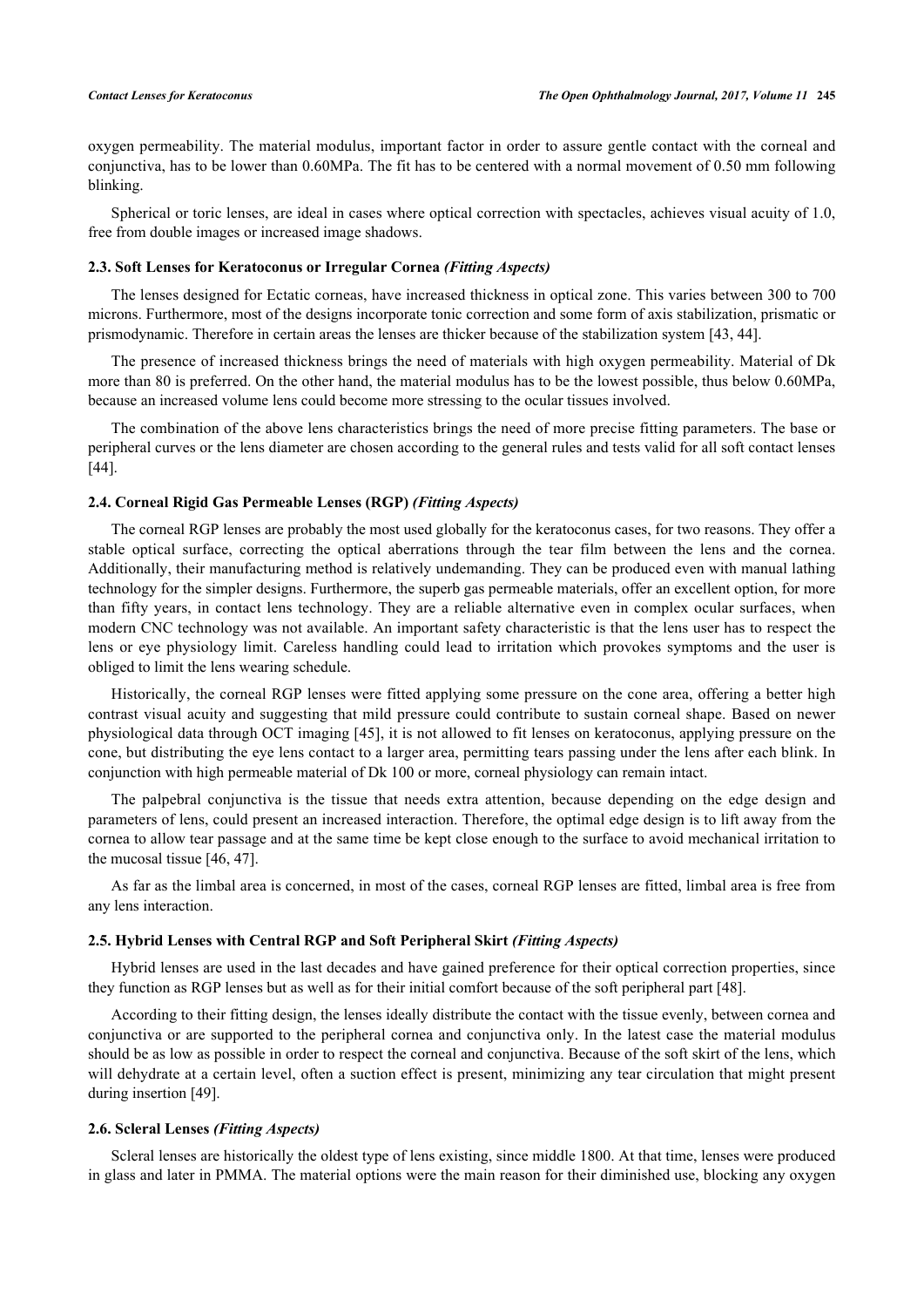passage to the cornea [\[50](#page-9-10)]. The latest years, scleral lenses have gained a diffuse success for two reasons; the use of high permeable materials of at least 100 Dk and the use of micro precision CNC manufacturing, enabling proper fitting, reproducibility, production of sophisticated designs and customized optical correction, when needed [[51,](#page-9-11) [52\]](#page-9-12).

The fitting principles of scleral lenses are two, but very important to be respected. First the absence of contact with the corneal and limbal region and secondly, the even distribution of contact on the scleral zone that supports the lens. Lens geometries that are in contact with the peripheral cornea or limbus could create symptoms following two to three months wear.

Since the lens almost seals bulbar conjunctiva, minimal tear exchange is occurring under the lens. Therefore, it is important that the user interrupts the wearing schedule every six to nine hours to refill the lens with physiological saline solution [[53\]](#page-9-13).

Important aspect of scleral lens design is the lens periphery, anterior and posterior, in order to minimize the lens volume, maintaining the stability and reducing the lens lid interaction [[54,](#page-9-14) [55\]](#page-9-15).

Optical correction principles and lens characteristics.

#### **2.7. Soft Lenses for Keratoconus** *(Optical Correction)*

Hydro gel lens for the Ectatic corneas are widely adopted for the leading practitioners but as well as for the patients, for their comfort. Further advantages consist of prolonged wearing schedule and possibility of fitting them soon after CXL treatment, interfering minimally to the strengthening therapy of the cornea. In addition, they can be used in conjunction with RGP lenses for more dynamic or leisure activities, when comfort is more important.

Their correcting principle is based on creating an external optical surface (the anterior of the lens) more homogeneous, topographically and thus with less high order aberrations. The topographical blending is achieved through the increased thickness of the optical zone and the front surface asphericity. In addition with the correction of low order aberrations (spherical and cylinder correction), the keratoconic eye can achieve an improved or optimal visual acuity.

In more sophisticated lens types, asymmetric optical corrections could be incorporated, correcting the main optical aberration in keratoconus, the vertical coma. On these lenses optical power is different on the superior and inferior part of the optical zone. For example, the upper part could have a power of -1.00 D and the lower -5.00 D [[56\]](#page-9-16).

Controlling objectively the result of these lenses is straightforward, performing a corneal topography over the lens in vivo. Any residual surface aberration is evident, which in some cases could contribute to neutralize the ones created from the posterior corneal surface.

Technical characteristics include increased optical zone thickness from 300 to 700 microns, spherical correction from -40.00 to +30.00 D, cylindrical correction up to 12.00 DC, base curve more commonly from 8.00 to 9.20 mm. The materials used are hydrogels with medium to high water content, or silicone hydrogels with Dk of 50 to 60.

#### **2.8. Corneal Rigid Gas Permeable Lenses** *(Optical Correction)*

The corneal RGP lenses are the most widely used lenses for the keratoconus cases, providing optimal high contrast visual acuity. Moreover they are easily fitted by experienced practitioners due to the fact that fitting is evident with fluorescein staining the tear film under the lens. Over refraction is straightforward using spherical correction to the majority of the cases. From the optical point of view, low order astigmatism and high order aberrations are corrected with the tear fluid under the lens. In many cases, a gentle touch of the cone area, corrects the residual coma of the posterior corneal surface [\[57](#page-9-17), [58](#page-9-18)].

Disadvantage of the corneal RGP lenses is the quality of vision when the lens is not centered properly or tilt in the lens is present. Resultant high order aberrations might be present and even if Snellen acuity is optimal, contrast sensitivity is reduced.

To improve the result, current contact lens designs have large optical zones (7.50 to 8.00 mm). In addition, they use aspheric surfaces to coincident to the ectatic cornea, with increased lens diameters up to 10.00 or 11.00 mm. The fitting of large diameter lenses is becoming more complicated though, because, it could lead to the areas of increased unwanted pressure on the cornea [[59](#page-9-19) - [60\]](#page-10-0).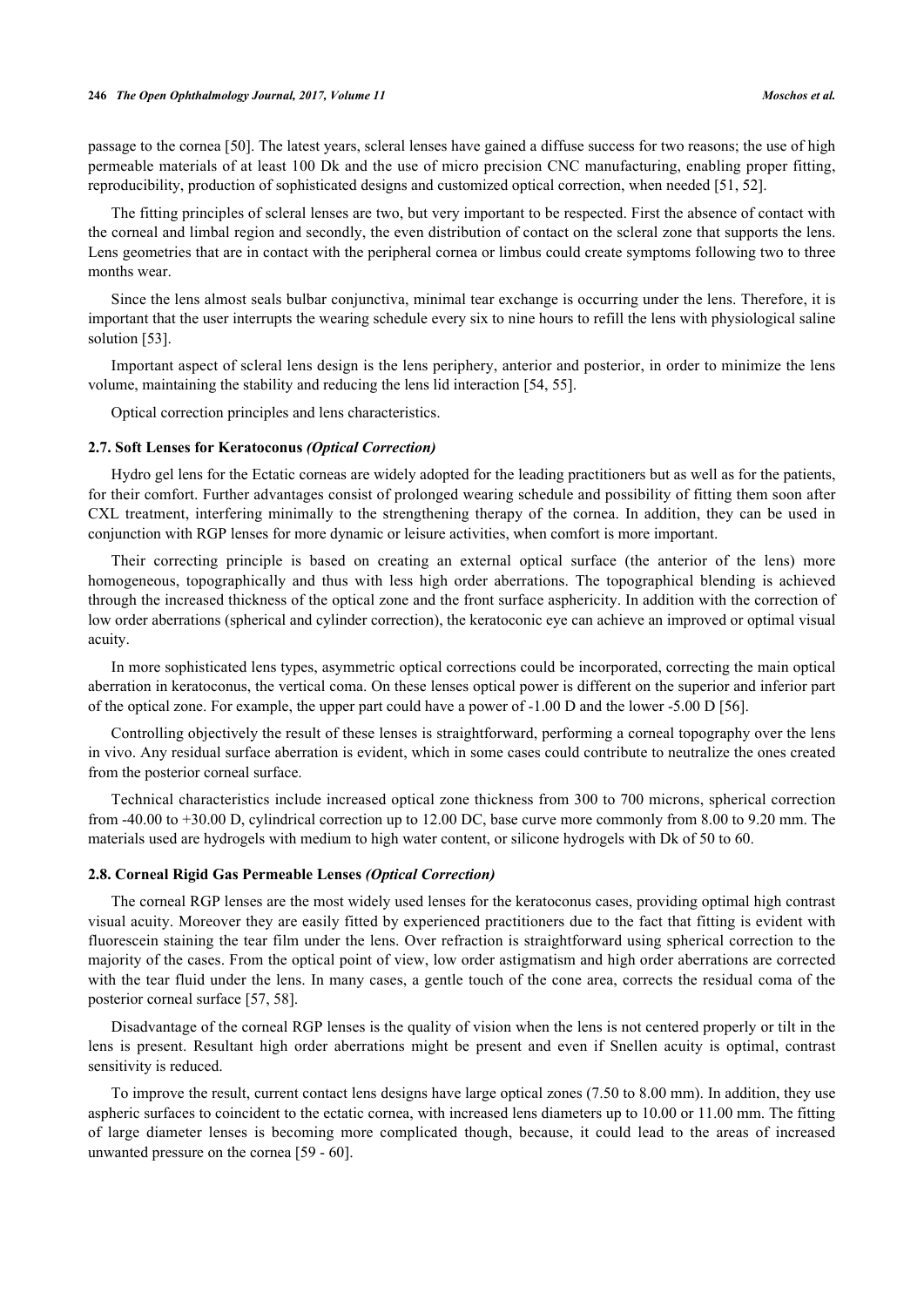#### **2.9. Hybrid Lenses** *(Optical Correction)*

Hybrid lenses usually are composed of a rigid part of 8.00 mm in the centre and a flexible hydrogel part with 14.50 mm of total diameter. The correction principle is identical to the corneal RGP lenses described above. Some designs claim to imitate the correction principle of scleral lenses, having a distance from the central cornea [[61\]](#page-10-1). Hybrid lenses are well centered due to their soft skirt providing a centered optical correction. The over refraction in these lenses is spherical, so there is no possibility of incorporating more complex toric or asymmetric aberrations correction.

#### **2.10. Scleral Lenses** *(Optical Correction)*

In the latest years, more sophisticated designs of lenses enable the practitioners to fit relatively smaller lens diameters [\[61\]](#page-10-1), in respect to the past, of 16 to 20 mm, yet achieving optimal fit for the most demanding cases. In general, the diameter of scleral lens varies between 16 to 24 mm . Generally accepted minimal diameter in order to have a corneal and limbal area free from pressure is 16 mm. The optical correction with this type of lenses is achieved with the liquid, well-centered space, between lens and cornea. Therefore any optical aberration of the front corneal surface is neutralized. Disadvantage of the scleral lens correction is the remaining aberrations from the back corneal surface. Modern lens designs incorporate two options; front custom aspheric surface, correcting spherical aberration or front toric correction, manufactured on the front surface of the lens. The stable and highly gas permeable material assured the optical result throughout the wearing schedule, maintaining at the same time continuous corneal lubrication and protection [\[50](#page-9-10), [51](#page-9-11)].

# **CONCLUSION**

The correction of refractive disorders in keratoconus, using lenses, includes gas permeable (GP) contact lenses, soft or scleral lenses, hybrid contact lenses and piggyback systems. GP lenses range in size from 8.0 to 10.0 mm in diameter, fitting better in small central or mild cones [\[62\]](#page-10-2). They have been found to achieve better best corrected visual acuity (BCVA) compared to spectacles, depending on their types (51.85%, 43.39%, 4.23% and 0.53% in rigid gas permeable (RGP), semi-gas permeable (SGP), polymethyl methacrylate (PMMA) and hard-soft gas permeable contact lenses, correspondingly). Furthermore, they have been estimated to eliminate 3rd-order coma improving the quality of vision. Both an apical-touch and three-point-touch fitting seem to reduce corneal asphericity and astigmatism and lower higherorder aberrations. However, they have implicated in the reduction of corneal basal epithelial cell and anterior stromal keratocyte densities [[54,](#page-9-14) [63\]](#page-10-3).

Various soft contact lenses, with base curve between 6.0 to 7.0 mm, are indicated in early or decentered keratoconus and in GP intolerance. Although they provide greater comfort, low oxygen permeability, (with the exception of silicone hydrogel), and the inability to mask moderate to severe irregular astigmatism are major disadvantages of soft contact lenses. On the other hand, scleral contact lenses ensure stable platforms, which eliminate high-order aberrations and provide good centration and visual acuity. However, prolonged discomfort period and handling complexity limit their use. Furthermore, they induce corneal changes, including corneal flattening scarring and weakening [[64,](#page-10-4) [65\]](#page-10-5).

Modern hybrid contact lenses, are usually chosen when there is poor centration, poor stability or intolerance with GP lenses. Nevertheless, they require special training to fit. Finally, piggyback contact lens systems are an alternative for patients who exhibit intolerance to scleral or rigid corneal lenses. Although silicon hydrogel contact lenses are widely used in these systems, Dk RGP lens materials and aspheric designs are available, providing the cornea, a required amount of oxygen. Furthermore, they improve vision, correcting astigmatism and the high-order aberrations. In piggyback users, corneal epithelium and endothelium seem; to be unaffected. However neovascularization and giant papillary conjunctivitis have been reported in few patients [[61,](#page-10-1) [62,](#page-10-2) [66,](#page-10-6) [67\]](#page-10-7).

# **ETHICS APPROVAL AND CONSENT TO PARTICIPATE**

Not applicable.

# **HUMAN AND ANIMAL RIGHTS**

No Animals/Humans were used for studies that are base of this research.

# **CONSENT FOR PUBLICATION**

Not applicable.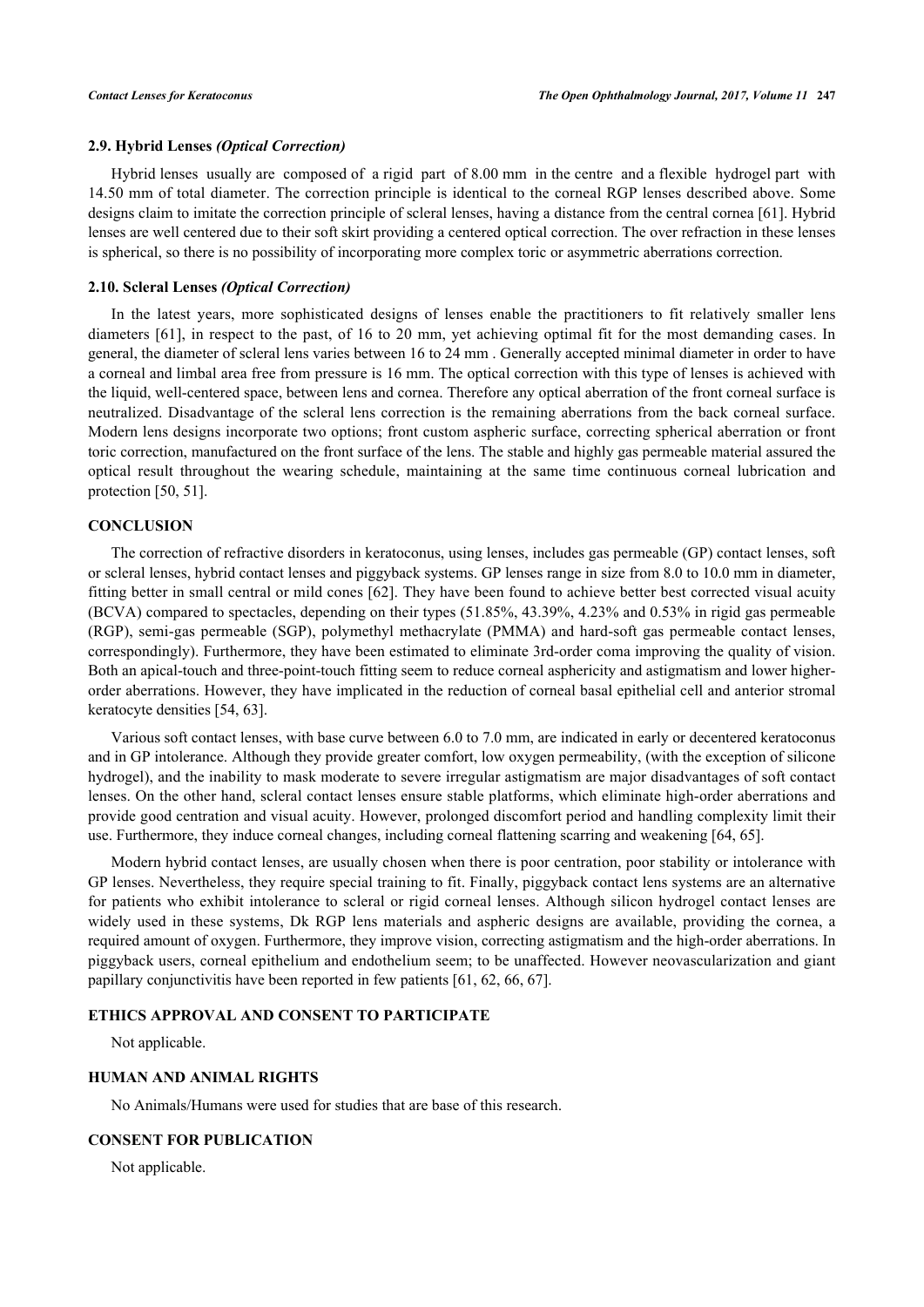# **CONFLICT OF INTEREST**

All authors have no conflict of interest to declare and no financial support was offered for the present review. The authors alone are responsible for the content and writing of this paper.

# **ACKONWLEDGEMENTS**

Declared none.

# **REFERENCES**

- <span id="page-7-0"></span>[1] Serdarogullari H, Tetikoglu M, Karahan H, Altin F, Elcioglu M. Prevalence of keratoconus and subclinical keratoconus in subjects with astigmatism using pentacam derived parameters. J Ophthalmic Vis Res 2013; 8(3): 213-9. [PMID: [24349664\]](http://www.ncbi.nlm.nih.gov/pubmed/24349664)
- <span id="page-7-2"></span>[2] Hashemi H, Khabazkhoob M, Yazdani N, *et al.* The prevalence of keratoconus in a young population in Mashhad, Iran. Ophthalmic Physiol Opt 2014; 34(5): 519-27.

[\[http://dx.doi.org/10.1111/opo.12147\]](http://dx.doi.org/10.1111/opo.12147) [PMID: [25131846](http://www.ncbi.nlm.nih.gov/pubmed/25131846)]

- <span id="page-7-1"></span>[3] Bialasiewicz A, Edward DP. Corneal ectasias: study cohorts and epidemiology. Middle East Afr J Ophthalmol 2013; 20(1): 3-4. [\[http://dx.doi.org/10.4103/0974-9233.106379](http://dx.doi.org/10.4103/0974-9233.106379)] [PMID: [23580846](http://www.ncbi.nlm.nih.gov/pubmed/23580846)]
- <span id="page-7-3"></span>[4] Davidson AE, Hayes S, Hardcastle AJ, Tuft SJ. The pathogenesis of keratoconus. Eye (Lond) 2014; 28(2): 189-95. [\[http://dx.doi.org/10.1038/eye.2013.278\]](http://dx.doi.org/10.1038/eye.2013.278) [PMID: [24357835](http://www.ncbi.nlm.nih.gov/pubmed/24357835)]
- <span id="page-7-4"></span>[5] Wojcik KA, Blasiak J, Szaflik J, Szaflik JP. Role of biochemical factors in the pathogenesis of keratoconus. Acta Biochim Pol 2014; 61(1): 55-62. [PMID: [24644548\]](http://www.ncbi.nlm.nih.gov/pubmed/24644548)
- <span id="page-7-5"></span>[6] Abu-Amero KK, Kondkar AA, Azad TA, Sultan T, Kalantan H, Al-Muammar AM. Keratoconus is associated with increased copy number of mitochondrial DNA. Mol Vis 2014; 20: 1203-8. [PMID: [25221426\]](http://www.ncbi.nlm.nih.gov/pubmed/25221426)
- <span id="page-7-6"></span>[7] Saee-Rad S, Raoofian R, Mahbod M, *et al.* Analysis of superoxide dismutase 1, dual-specificity phosphatase 1, and transforming growth factor, beta 1 genes expression in keratoconic and non-keratoconic corneas. Mol Vis 2013; 19: 2501-7. [PMID: [24339725\]](http://www.ncbi.nlm.nih.gov/pubmed/24339725)
- <span id="page-7-7"></span>[8] Jeyabalan N, Shetty R, Ghosh A, Anandula VR, Ghosh AS, Kumaramanickavel G. Genetic and genomic perspective to understand the molecular pathogenesis of keratoconus. Indian J Ophthalmol 2013; 61(8): 384-8. [\[http://dx.doi.org/10.4103/0301-4738.116055](http://dx.doi.org/10.4103/0301-4738.116055)] [PMID: [23925319](http://www.ncbi.nlm.nih.gov/pubmed/23925319)]
- <span id="page-7-8"></span>[9] Gordon-Shaag A, Millodot M, Kaiserman I, *et al.* Risk factors for keratoconus in Israel: a case-control study. Ophthalmic Physiol Opt 2015; 35(6): 673-81.

[\[http://dx.doi.org/10.1111/opo.12237\]](http://dx.doi.org/10.1111/opo.12237) [PMID: [26286678](http://www.ncbi.nlm.nih.gov/pubmed/26286678)]

- <span id="page-7-9"></span>[10] Kanski Jack J. Clinical ophthalmology, a systematic approach. Sixth edition. Corneal ectasias p288 2006.
- <span id="page-7-10"></span>[11] Romero-Jiménez M, Santodomingo-Rubido J, Wolffsohn JS. Keratoconus: a review. Cont Lens Anterior Eye 2010; 33(4): 157-66. [\[http://dx.doi.org/10.1016/j.clae.2010.04.006\]](http://dx.doi.org/10.1016/j.clae.2010.04.006) [PMID: [20537579](http://www.ncbi.nlm.nih.gov/pubmed/20537579)]
- <span id="page-7-11"></span>[12] Barr JT, Wilson BS, Gordon MO, *et al.* Estimation of the incidence and factors predictive of corneal scarring in the Collaborative Longitudinal Evaluation of Keratoconus (CLEK) Study. Cornea 2006; 25(1): 16-25. [\[http://dx.doi.org/10.1097/01.ico.0000164831.87593.08\]](http://dx.doi.org/10.1097/01.ico.0000164831.87593.08) [PMID: [16331035](http://www.ncbi.nlm.nih.gov/pubmed/16331035)]
- <span id="page-7-12"></span>[13] Fernández Pérez J, Valero Marcos A, Martínez Peña FJ. Early diagnosis of keratoconus: what difference is it making? Br J Ophthalmol 2014; 98(11): 1465-6.

[\[http://dx.doi.org/10.1136/bjophthalmol-2014-305120\]](http://dx.doi.org/10.1136/bjophthalmol-2014-305120) [PMID: [24759873](http://www.ncbi.nlm.nih.gov/pubmed/24759873)]

- <span id="page-7-13"></span>[14] Jafarinasab MR, Shirzadeh E, Feizi S, Karimian F, Akaberi A, Hasanpour H. Sensitivity and specificity of posterior and anterior corneal elevation measured by orbscan in diagnosis of clinical and subclinical keratoconus. J Ophthalmic Vis Res 2015; 10(1): 10-5. [\[http://dx.doi.org/10.4103/2008-322X.156085](http://dx.doi.org/10.4103/2008-322X.156085)] [PMID: [26005546\]](http://www.ncbi.nlm.nih.gov/pubmed/26005546)
- <span id="page-7-14"></span>[15] Kanellopoulos AJ, Asimellis G. Revisiting keratoconus diagnosis and progression classification based on evaluation of corneal asymmetry indices, derived from Scheimpflug imaging in keratoconic and suspect cases. Clin Ophthalmol 2013; 7: 1539-48. [\[http://dx.doi.org/10.2147/OPTH.S44741](http://dx.doi.org/10.2147/OPTH.S44741)] [PMID: [23935360\]](http://www.ncbi.nlm.nih.gov/pubmed/23935360)
- <span id="page-7-15"></span>[16] Luz A, Fontes BM, Lopes B, Ramos I, Schor P, Ambrósio R Jr. ORA waveform-derived biomechanical parameters to distinguish normal from keratoconic eyes. Arq Bras Oftalmol 2013; 76(2): 111-7. [\[http://dx.doi.org/10.1590/S0004-27492013000200011\]](http://dx.doi.org/10.1590/S0004-27492013000200011) [PMID: [23828472](http://www.ncbi.nlm.nih.gov/pubmed/23828472)]
- <span id="page-7-16"></span>[17] Labiris G, Gatzioufas Z, Sideroudi H, Giarmoukakis A, Kozobolis V, Seitz B. Biomechanical diagnosis of keratoconus: evaluation of the keratoconus match index and the keratoconus match probability. Acta Ophthalmol 2013; 91(4): e258-62. [\[http://dx.doi.org/10.1111/aos.12056](http://dx.doi.org/10.1111/aos.12056)] [PMID: [23557430](http://www.ncbi.nlm.nih.gov/pubmed/23557430)]
- <span id="page-7-17"></span>[18] Qin B, Chen S, Brass R, *et al.* Keratoconus diagnosis with optical coherence tomography–based pachymetric scoring system. J Cataract Refract Surg 2013; 39(12): 1864-71.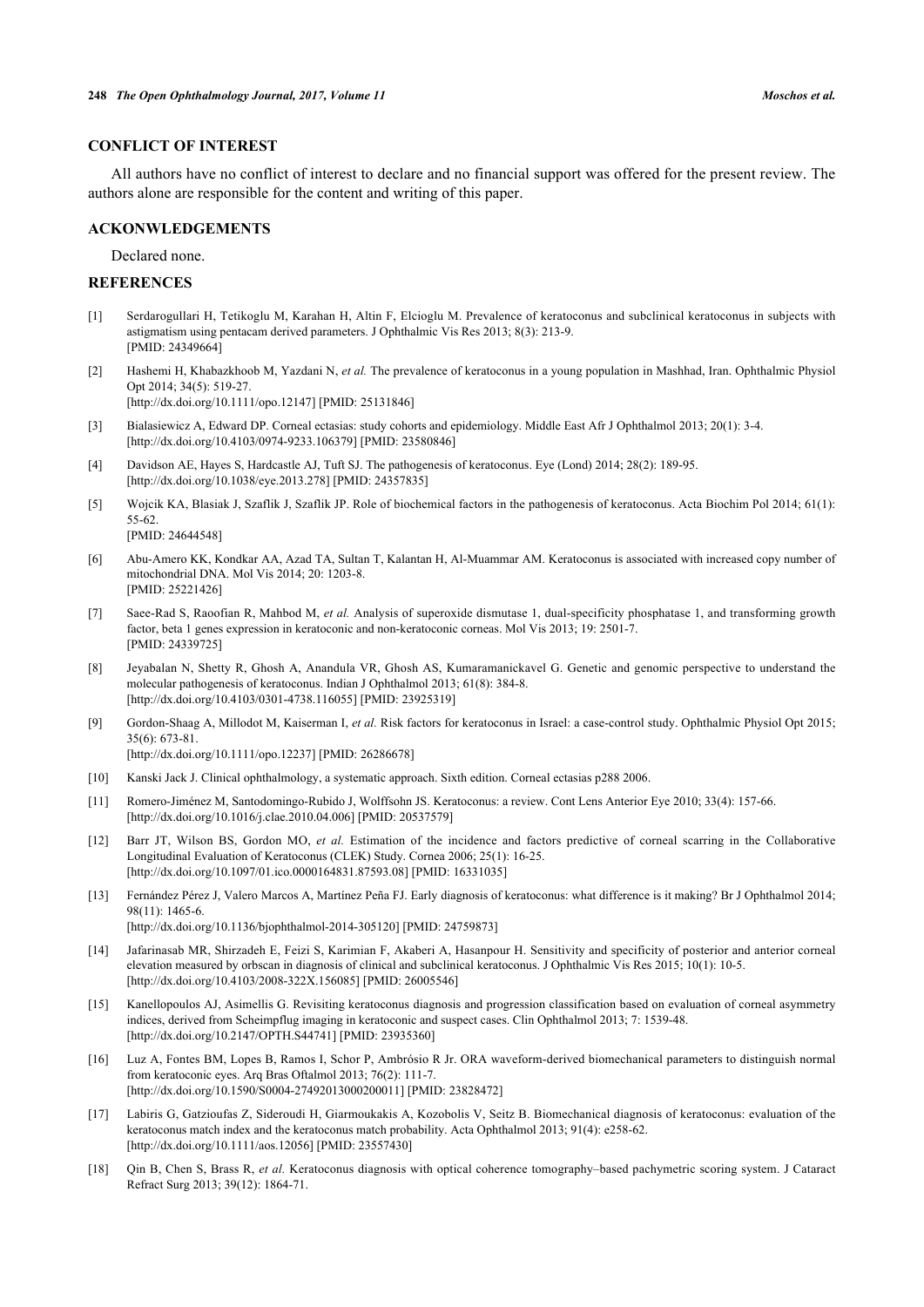[\[http://dx.doi.org/10.1016/j.jcrs.2013.05.048\]](http://dx.doi.org/10.1016/j.jcrs.2013.05.048) [PMID: [24427794](http://www.ncbi.nlm.nih.gov/pubmed/24427794)]

- <span id="page-8-0"></span>[19] Rabinowitz YS, Li X, Canedo AL, Ambrósio R Jr, Bykhovskaya Y. Optical coherence tomography combined with videokeratography to differentiate mild keratoconus subtypes. J Refract Surg 2014; 30(2): 80-7. [\[http://dx.doi.org/10.3928/1081597X-20140120-02\]](http://dx.doi.org/10.3928/1081597X-20140120-02) [PMID: [24763472](http://www.ncbi.nlm.nih.gov/pubmed/24763472)]
- <span id="page-8-1"></span>[20] Szalai E, Berta A, Hassan Z, Módis L Jr. Reliability and repeatability of swept-source Fourier-domain optical coherence tomography and Scheimpflug imaging in keratoconus. J Cataract Refract Surg 2012; 38(3): 485-94. [\[http://dx.doi.org/10.1016/j.jcrs.2011.10.027\]](http://dx.doi.org/10.1016/j.jcrs.2011.10.027) [PMID: [22261325](http://www.ncbi.nlm.nih.gov/pubmed/22261325)]
- <span id="page-8-2"></span>[21] Kanellopoulos AJ, Asimellis G. OCT corneal epithelial topographic asymmetry as a sensitive diagnostic tool for early and advancing keratoconus. Clin Ophthalmol 2014; 8: 2277-87. [\[http://dx.doi.org/10.2147/OPTH.S67902](http://dx.doi.org/10.2147/OPTH.S67902)] [PMID: [25429197\]](http://www.ncbi.nlm.nih.gov/pubmed/25429197)
- <span id="page-8-3"></span>[22] Wollensak G, Spoerl E, Seiler T. Riboflavin/ultraviolet-a-induced collagen crosslinking for the treatment of keratoconus. Am J Ophthalmol 2003; 135(5): 620-7. [\[http://dx.doi.org/10.1016/S0002-9394\(02\)02220-1\]](http://dx.doi.org/10.1016/S0002-9394(02)02220-1) [PMID: [12719068](http://www.ncbi.nlm.nih.gov/pubmed/12719068)]
- <span id="page-8-4"></span>[23] Lang SJ, Messmer EM, Geerling G, et al. Prospective, randomized, double-blind trial to investigate the efficacy and safety of corneal crosslinking to halt the progression of keratoconus. BMC Ophthalmol 2015; 15: 78. [\[http://dx.doi.org/10.1186/s12886-015-0070-7\]](http://dx.doi.org/10.1186/s12886-015-0070-7) [PMID: [26194634](http://www.ncbi.nlm.nih.gov/pubmed/26194634)]
- <span id="page-8-5"></span>[24] Chow VW, Chan TC, Yu M, Wong VW, Jhanji V. One-year outcomes of conventional and accelerated collagen crosslinking in progressive keratoconus. Sci Rep 2015; 5: 14425. [\[http://dx.doi.org/10.1038/srep14425](http://dx.doi.org/10.1038/srep14425)] [PMID: [26404661\]](http://www.ncbi.nlm.nih.gov/pubmed/26404661)
- <span id="page-8-6"></span>[25] Baenninger PB, Bachmann LM, Wienecke L, Kaufmann C, Thiel MA. Effects and adverse events after CXL for keratoconus are independent of age: a 1-year follow-up study. Eye (Lond) 2014; 28(6): 691-5. [\[http://dx.doi.org/10.1038/eye.2014.56\]](http://dx.doi.org/10.1038/eye.2014.56) [PMID: [24625376](http://www.ncbi.nlm.nih.gov/pubmed/24625376)]
- <span id="page-8-7"></span>[26] Kanellopoulos AJ, Pe LH, Perry HD, Donnenfeld ED. Modified intracorneal ring segment implantations (INTACS) for the management of moderate to advanced keratoconus: efficacy and complications. Cornea 2006; 25(1): 29-33. [\[http://dx.doi.org/10.1097/01.ico.0000167883.63266.60\]](http://dx.doi.org/10.1097/01.ico.0000167883.63266.60) [PMID: [16331037](http://www.ncbi.nlm.nih.gov/pubmed/16331037)]
- <span id="page-8-9"></span>[27] Bourcier T, Borderie V, Laroche L. Late bacterial keratitis after implantation of intrastromal corneal ring segments. J Cataract Refract Surg 2003; 29(2): 407-9. [\[http://dx.doi.org/10.1016/S0886-3350\(02\)01484-0\]](http://dx.doi.org/10.1016/S0886-3350(02)01484-0) [PMID: [12648660](http://www.ncbi.nlm.nih.gov/pubmed/12648660)]
- <span id="page-8-8"></span>[28] Ertan A, Bahadir M. Topography-guided vertical implantation of Intacs using a femtosecond laser for the treatment of keratoconus. J Cataract Refract Surg 2007; 33(1): 148-51. [\[http://dx.doi.org/10.1016/j.jcrs.2006.07.040\]](http://dx.doi.org/10.1016/j.jcrs.2006.07.040) [PMID: [17189813](http://www.ncbi.nlm.nih.gov/pubmed/17189813)]
- <span id="page-8-10"></span>[29] Ferenczy PA, Dalcegio M, Koehler M, Pereira TS, Moreira H, Luciane Bugmann M. Femtosecond-assisted intrastromal corneal ring implantation for keratoconus treatment: a comparison with crosslinking combination. Arq Bras Oftalmol 2015; 78(2): 76-81. [\[http://dx.doi.org/10.5935/0004-2749.20150021](http://dx.doi.org/10.5935/0004-2749.20150021)] [PMID: [25945526](http://www.ncbi.nlm.nih.gov/pubmed/25945526)]
- <span id="page-8-11"></span>[30] Chen Y, Hu DN, Xia Y, Yang L, Xue C, Huang Z. Comparison of femtosecond laser-assisted deep anterior lamellar keratoplasty and penetrating keratoplasty for keratoconus. BMC Ophthalmol 2015; 15: 144. [\[http://dx.doi.org/10.1186/s12886-015-0140-x\]](http://dx.doi.org/10.1186/s12886-015-0140-x) [PMID: [26507262](http://www.ncbi.nlm.nih.gov/pubmed/26507262)]
- <span id="page-8-12"></span>[31] Leccisotti A, Aslanides IM, Moore JE, Shah S. Keratoconus and keratoectasia: advancements in diagnosis and treatment. J Ophthalmol 2012; 2012: 526058.
- <span id="page-8-13"></span>[32] Panda A, Gupta AK, Sharma N, Nindrakrishna S, Vajpayee R. Anatomical and functional graft survival, 10 years after epikeratoplasty in keratoconus. Indian J Ophthalmol 2013; 61(1): 18-22. [\[http://dx.doi.org/10.4103/0301-4738.105049](http://dx.doi.org/10.4103/0301-4738.105049)] [PMID: [23275216](http://www.ncbi.nlm.nih.gov/pubmed/23275216)]
- <span id="page-8-14"></span>[33] Kaminski SL, Biowski R, Lukas JR, Koyuncu D, Grabner G. Corneal sensitivity 10 years after epikeratoplasty. J Refract Surg 2002; 18(6): 731-6. [PMID: [12465591\]](http://www.ncbi.nlm.nih.gov/pubmed/12465591)
- [34] Teichmann KD, Wagoner MD. Mooren ulcer following epikeratoplasty for keratoconus. Arch Ophthalmol 1998; 116(10): 1381-2. [PMID: [9790645\]](http://www.ncbi.nlm.nih.gov/pubmed/9790645)
- [35] Bechara SJ, Grossniklaus HE, Waring GO III. Sterile stromal melt of epikeratoplasty lenticule. Arch Ophthalmol 1992; 110(11): 1528-9. [\[http://dx.doi.org/10.1001/archopht.1992.01080230028009\]](http://dx.doi.org/10.1001/archopht.1992.01080230028009) [PMID: [1444905](http://www.ncbi.nlm.nih.gov/pubmed/1444905)]
- [36] Shands PR, Lass JH. Severe anterior segment inflammation following corneal surgery for keratoconus. Ophthalmic Surg 1990; 21(9): 645-6. [PMID: [2250873\]](http://www.ncbi.nlm.nih.gov/pubmed/2250873)
- [37] Morgan KS, Beuerman RW. Interface opacities in epikeratophakia. Arch Ophthalmol 1986; 104(10): 1505-8. [\[http://dx.doi.org/10.1001/archopht.1986.01050220099036\]](http://dx.doi.org/10.1001/archopht.1986.01050220099036) [PMID: [3533015](http://www.ncbi.nlm.nih.gov/pubmed/3533015)]
- [38] Price FW Jr, Binder PS. Scarring of a recipient cornea following epikeratoplasty. Arch Ophthalmol 1987; 105(11): 1556-60. [\[http://dx.doi.org/10.1001/archopht.1987.01060110102041\]](http://dx.doi.org/10.1001/archopht.1987.01060110102041) [PMID: [3314825](http://www.ncbi.nlm.nih.gov/pubmed/3314825)]
- <span id="page-8-15"></span>[39] Hemady RK, Bajart AM, Wagoner MD. Interface abscess after epikeratoplasty. Am J Ophthalmol 1990; 109(6): 735-6. [\[http://dx.doi.org/10.1016/S0002-9394\(14\)72449-3\]](http://dx.doi.org/10.1016/S0002-9394(14)72449-3) [PMID: [2346207](http://www.ncbi.nlm.nih.gov/pubmed/2346207)]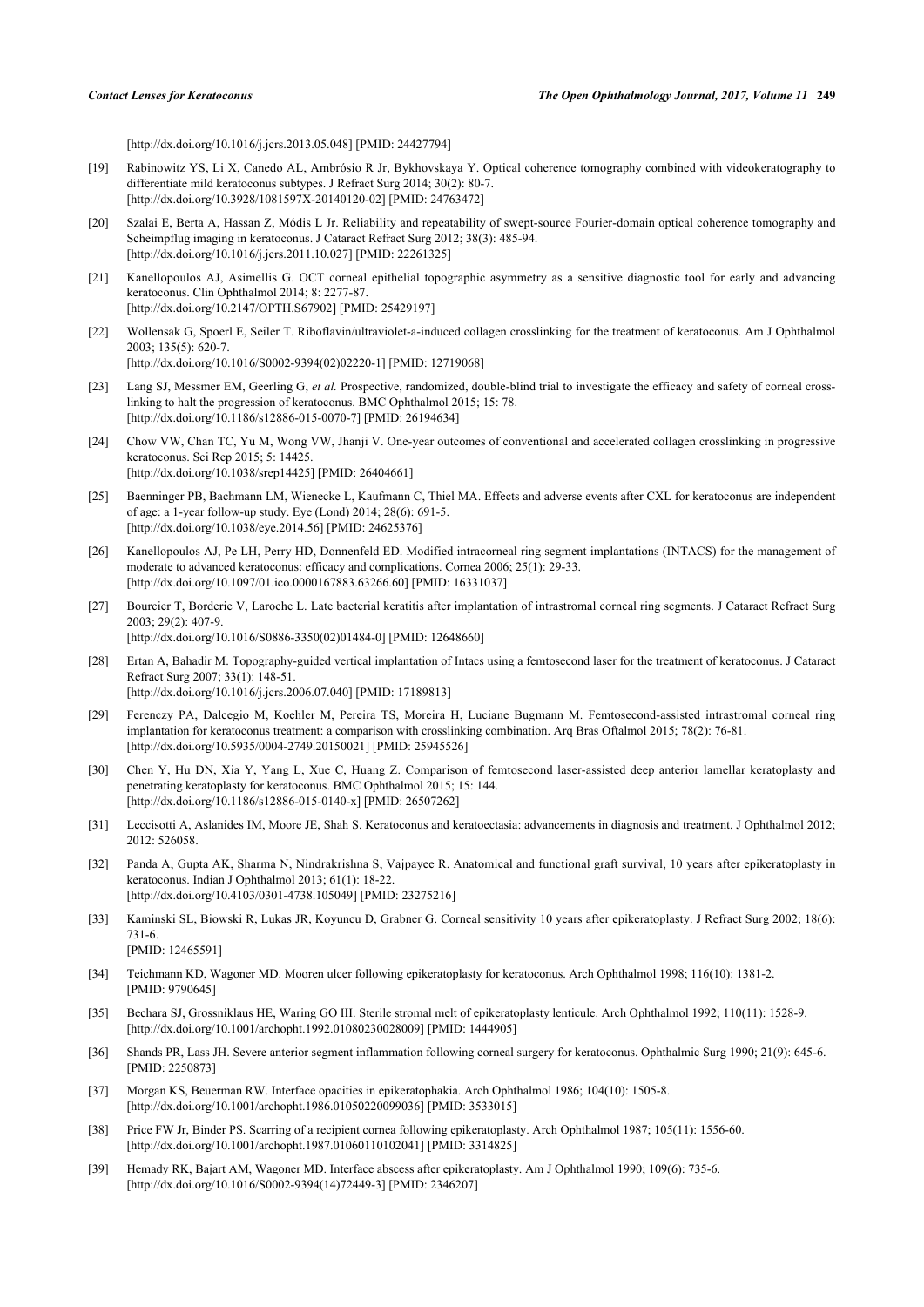- <span id="page-9-0"></span>[40] Farjadnia M, Naderan M, Mohammadpour M. Gene therapy in keratoconus. Oman J Ophthalmol 2015; 8(1): 3-8. [\[http://dx.doi.org/10.4103/0974-620X.149854](http://dx.doi.org/10.4103/0974-620X.149854)] [PMID: [25709266\]](http://www.ncbi.nlm.nih.gov/pubmed/25709266)
- <span id="page-9-1"></span>[41] Edrington TB, Szczotka LB, Barr JT, *et al.* Rigid contact lens fitting relationships in keratoconus. Optom Vis Sci 1999; 76(10): 692-9. [\[http://dx.doi.org/10.1097/00006324-199910000-00020](http://dx.doi.org/10.1097/00006324-199910000-00020)] [PMID: [10524784\]](http://www.ncbi.nlm.nih.gov/pubmed/10524784)
- <span id="page-9-2"></span>[42] Mrazovac D, Barisić Kutija M, Vidas S, *et al.* Contact lenses as the best conservative treatment of newly diagnosed keratoconus- epidemiological retrospective study. Coll Antropol 2014; 38(4): 1115-8. [PMID: [25842743\]](http://www.ncbi.nlm.nih.gov/pubmed/25842743)
- <span id="page-9-3"></span>[43] Barnett M, Mannis MJ. Contact lenses in the management of keratoconus. Cornea 2011; 30(12): 1510-6. [\[http://dx.doi.org/10.1097/ICO.0b013e318211401f\]](http://dx.doi.org/10.1097/ICO.0b013e318211401f) [PMID: [21993461](http://www.ncbi.nlm.nih.gov/pubmed/21993461)]
- <span id="page-9-4"></span>[44] Gumus K, Kahraman N. A New Fitting Approach for Providing Adequate Comfort and Visual Performance in Keratoconus: Soft HydroCone (Toris K) Lenses. Eye Contact Lens 2016; 42(4): 225-30. [\[http://dx.doi.org/10.1097/ICL.0000000000000183\]](http://dx.doi.org/10.1097/ICL.0000000000000183) [PMID: [26340384](http://www.ncbi.nlm.nih.gov/pubmed/26340384)]
- <span id="page-9-5"></span>[45] Elbendary AM, Abou Samra W. Evaluation of rigid gas permeable lens fitting in keratoconic patients with optical coherence tomography. Graefes Arch Clin Exp Ophthalmol 2013; 251(6): 1565-70. [\[http://dx.doi.org/10.1007/s00417-013-2271-1\]](http://dx.doi.org/10.1007/s00417-013-2271-1) [PMID: [23392819](http://www.ncbi.nlm.nih.gov/pubmed/23392819)]
- <span id="page-9-6"></span>[46] Kamar S, Vervaet C, Luyten GP, Jager MJ. Pancorneal contact lens with a toric edge: a new concept in keratoconus. Eur J Ophthalmol 2011; 21(6): 685-90. [\[http://dx.doi.org/10.5301/EJO.2011.6505\]](http://dx.doi.org/10.5301/EJO.2011.6505) [PMID: [21462156](http://www.ncbi.nlm.nih.gov/pubmed/21462156)]
- <span id="page-9-7"></span>[47] Romero-Jiménez M, Santodomingo-Rubido J, González-Méijome JM. The thinnest, steepest, and maximum elevation corneal locations in noncontact and contact lens wearers in keratoconus. Cornea 2013; 32(3): 332-7. [\[http://dx.doi.org/10.1097/ICO.0b013e318259c98a](http://dx.doi.org/10.1097/ICO.0b013e318259c98a)] [PMID: [22941349\]](http://www.ncbi.nlm.nih.gov/pubmed/22941349)
- <span id="page-9-8"></span>[48] Yildiz EH, Erdurmus M, Elibol ES, Acar B, Vural ET. Contact lens impact on quality of life in keratoconus patients: rigid gas permeable versus soft silicone-hydrogel keratoconus lenses. Int J Ophthalmol 2015; 8(5): 1074-7. [PMID: [26558228\]](http://www.ncbi.nlm.nih.gov/pubmed/26558228)
- <span id="page-9-9"></span>[49] Acar BT, Vural ET, Acar S. Effects of contact lenses on the ocular surface in patients with keratoconus: piggyback versus ClearKone hybrid lenses. Eye Contact Lens 2012; 38(1): 43-8. [\[http://dx.doi.org/10.1097/ICL.0b013e31823ff181\]](http://dx.doi.org/10.1097/ICL.0b013e31823ff181) [PMID: [22157394](http://www.ncbi.nlm.nih.gov/pubmed/22157394)]
- <span id="page-9-10"></span>[50] Schornack MM, Patel SV. Scleral lenses in the management of keratoconus. Eye Contact Lens 2010; 36(1): 39-44. [\[http://dx.doi.org/10.1097/ICL.0b013e3181c786a6](http://dx.doi.org/10.1097/ICL.0b013e3181c786a6)] [PMID: [20009945\]](http://www.ncbi.nlm.nih.gov/pubmed/20009945)
- <span id="page-9-11"></span>[51] Soeters N, Visser ES, Imhof SM, Tahzib NG. Scleral lens influence on corneal curvature and pachymetry in keratoconus patients. Cont Lens Anterior Eye 2015; 38(4): 294-7. [\[http://dx.doi.org/10.1016/j.clae.2015.03.006\]](http://dx.doi.org/10.1016/j.clae.2015.03.006) [PMID: [25865408](http://www.ncbi.nlm.nih.gov/pubmed/25865408)]
- <span id="page-9-12"></span>[52] Bruce AS, Nguyen LM. Acute red eye (non-ulcerative keratitis) associated with mini-scleral contact lens wear for keratoconus. Clin Exp Optom 2013; 96(2): 245-8. [\[http://dx.doi.org/10.1111/cxo.12033](http://dx.doi.org/10.1111/cxo.12033)] [PMID: [23387325\]](http://www.ncbi.nlm.nih.gov/pubmed/23387325)
- <span id="page-9-13"></span>[53] Pullum KW, Stapleton FJ. Scleral lens induced corneal swelling: what is the effect of varying Dk and lens thickness? CLAO J 1997; 23(4): 259-63. [PMID: [9348450\]](http://www.ncbi.nlm.nih.gov/pubmed/9348450)
- <span id="page-9-14"></span>[54] Bennett ES. New findings from the 2008 Global Keratoconus Congress. A report on what's new in the etiology, evaluation and management of keratoconus and irregular corneas. Contact Lens Fitting in 2008. Available at: [http://www.clspectrum.com/printarticle.aspx?article=101654.](http://www.clspectrum.com/printarticle.aspx?article=101654) 2008. Accessed March 23, 2011
- <span id="page-9-15"></span>[55] Rosenthal P, Croteau A. Fluid-ventilated, gas-permeable scleral contact lens is an effective option for managing severe ocular surface disease and many corneal disorders that would otherwise require penetrating keratoplasty. Eye Contact Lens 2005; 31(3): 130-4. [\[http://dx.doi.org/10.1097/01.ICL.0000152492.98553.8D](http://dx.doi.org/10.1097/01.ICL.0000152492.98553.8D)] [PMID: [15894881](http://www.ncbi.nlm.nih.gov/pubmed/15894881)]
- <span id="page-9-16"></span>[56] Jinabhai A, O'Donnell C, Tromans C, Radhakrishnan H. Optical quality and visual performance with customised soft contact lenses for keratoconus. Ophthalmic Physiol Opt 2014; 34(5): 528-39. [\[http://dx.doi.org/10.1111/opo.12133\]](http://dx.doi.org/10.1111/opo.12133) [PMID: [24758229](http://www.ncbi.nlm.nih.gov/pubmed/24758229)]
- <span id="page-9-17"></span>[57] Gumus K, Gire A, Pflugfelder SC. The impact of the Boston ocular surface prosthesis on wavefront higher-order aberrations. Am J Ophthalmol 2011; 151(4): 682-690.e2. [\[http://dx.doi.org/10.1016/j.ajo.2010.10.027\]](http://dx.doi.org/10.1016/j.ajo.2010.10.027) [PMID: [21269603](http://www.ncbi.nlm.nih.gov/pubmed/21269603)]
- <span id="page-9-18"></span>[58] López-Gil N, Castejón-Mochón JF, Fernández-Sánchez V. Limitations of the ocular wavefront correction with contact lenses. Vision Res 2009; 49(14): 1729-37. [\[http://dx.doi.org/10.1016/j.visres.2009.04.016\]](http://dx.doi.org/10.1016/j.visres.2009.04.016) [PMID: [19389418](http://www.ncbi.nlm.nih.gov/pubmed/19389418)]
- <span id="page-9-19"></span>[59] Negishi K, Kumanomido T, Utsumi Y, Tsubota K. Effect of higher-order aberrations on visual function in keratoconic eyes with a rigid gas permeable contact lens. Am J Ophthalmol 2007; 144(6): 924-9. [\[http://dx.doi.org/10.1016/j.ajo.2007.08.004\]](http://dx.doi.org/10.1016/j.ajo.2007.08.004) [PMID: [17949670](http://www.ncbi.nlm.nih.gov/pubmed/17949670)]